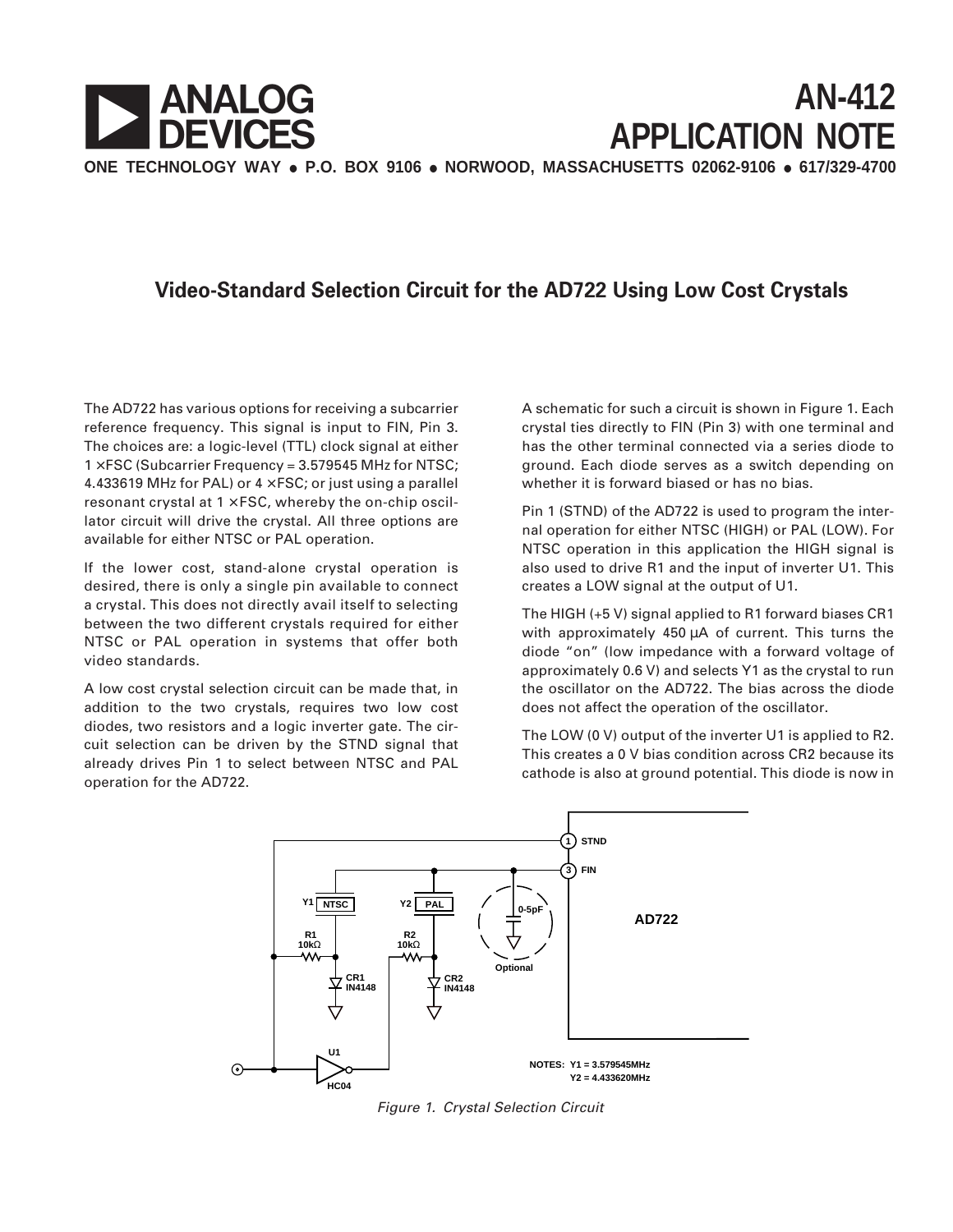the "off" (high impedance) state, because it takes approximately 600 mV of forward bias to turn a diode "on" to any significant degree. The "off" condition of the diode does, however, look like a capacitor of a few pF.

For PAL operation, the STND signal that drives Pin 1 is set LOW (0 V). This programs the AD722 for PAL operation, deselects the NTSC crystal (Y1), because CR1 has no bias voltage across it and selects the PAL crystal (Y2) by forward biasing CR2.

In order to ensure that the circuits described above operate under the same conditions with either crystal selected, it is important to use a logic signal from a CMOS type logic family whose output swings fully from ground to +5 V when operating on a +5 V supply. Other TTL type logic families don't swing this far and might cause problems as a result of variations in the diode bias voltages between the two different crystal selection modes.

## **FREQUENCY TUNING**

A parallel resonant crystal, which is the type required for the AD722 oscillator, will work at its operating frequency when it has a specified capacitance in parallel with its terminals. For the AD722 evaluation board, it was found that approximately 10 pF was required across either the PAL or NTSC crystal for proper tuning. The parallel capacitance specified for these crystals is 17 pF for the NTSC crystal and 20 pF for the PAL crystal.

The parasitic capacitance of the PC board, packaging and the internal circuitry of the AD722 appear to be contributing 7 pF–10 pF in shunt with the crystal. A direct measurement of this was not made, but the value is inferred from the measured results.

With the crystal selection circuit described above, the unselected crystal and diode provide additional shunt capacitance across the selected crystal. The evaluation board tested actually required no additional capacitance in order to run at the proper frequency for each video standard. However, depending on the layout, some circuits might require a small capacitor from FIN (Pin 3) to ground to operate with the chrominance at the proper frequency.

## **SUBCARRIER FREQUENCY MEASUREMENT**

It has been found to be extremely difficult to measure the oscillation frequency of the AD722 when operating with a crystal. The only place where a CW oscillation is present is at the FIN pin. However, probing with any type of probe (even a low capacitance FET probe) at this node will either kill the oscillation or change the frequency of oscillation, so the unprobed oscillating frequency cannot be discerned. Neither the composite video nor chroma signals have the subcarrier represented in a CW fashion (the LUMA signal does not contain any of the subcarrier). This makes it virtually impossible to accurately measure the subcarrier frequency of these signals with any oscilloscope technique.

Two methods have been found that can be used to measure the subcarrier oscillating frequency accurately. The first method uses a spectrum analyzer like the HP3585A that has an accurate frequency counter built in. By looking at either the COMP or CHROMA output of the AD722 a spectrum can be observed that displays the tone of the subcarrier frequency as the largest lobe.

The CHROMA or COMP output of the AD722 should be input into the spectrum analyzer either by means of a scope probe into the 1 M $\Omega$  input port or a 75  $\Omega$  cable that can be directly terminated by the 75  $\Omega$  input termination selection of the HP3585A. Each of these signals has present at least the color burst signal on almost every line which will be the dominant tone in the frequency band near its nominal frequency. Sidelobes will be observed on either side of the central lobe spaced at 50 Hz (PAL) or 60 Hz (NTSC) intervals due to the vertical scanning rate of the video signals. There will also be sidelobes on either side at about 15.75 kHz intervals, but these will not be observable with the span set to only a few kHz.

The center frequency of the spectrum analyzer should be set to the subcarrier frequency of the standard that is to be observed. The span should be set to 1 kHz–3 kHz and the resolution bandwidth (RBW) set to between 10 Hz to 100 Hz. A combination of wider frequency span and narrower RBW will require a long time for sweeping the entire range. Increasing the RBW will speed up the sweep at the expense of widening the "humps" in the subcarrier tone and the sideband tones.

Once the subcarrier is located, it can be moved to the center of the display and the span can be narrowed to cover only that range that is necessary to see it. The RBW can then be narrowed to produce an acceptably fast sweep with good resolution.

The marker can now be placed at the location of the subcarrier tone and the frequency counter turned on. The next scan across the location of the marker will measure and display the subcarrier frequency to better than 1 Hz resolution.

A second means for measuring the subcarrier frequency of an AD722 operating from a crystal involves equipment even more specialized than a spectrum analyzer. The technique requires a Tektronix VM700A video system measurement instrument.

The VM700A has a special measurement mode that enables it to directly measure the frequency of one subcarrier in a video waveform with respect to an internally stored reference or a simultaneously supplied reference. The instrument gives a reading of the relative frequencies of the reference and test signals in units of 0.1 Hz. This is not a direct reading of the subcarrier frequency in MHz but a relative reading in Hz of the difference in frequency between the two signals.